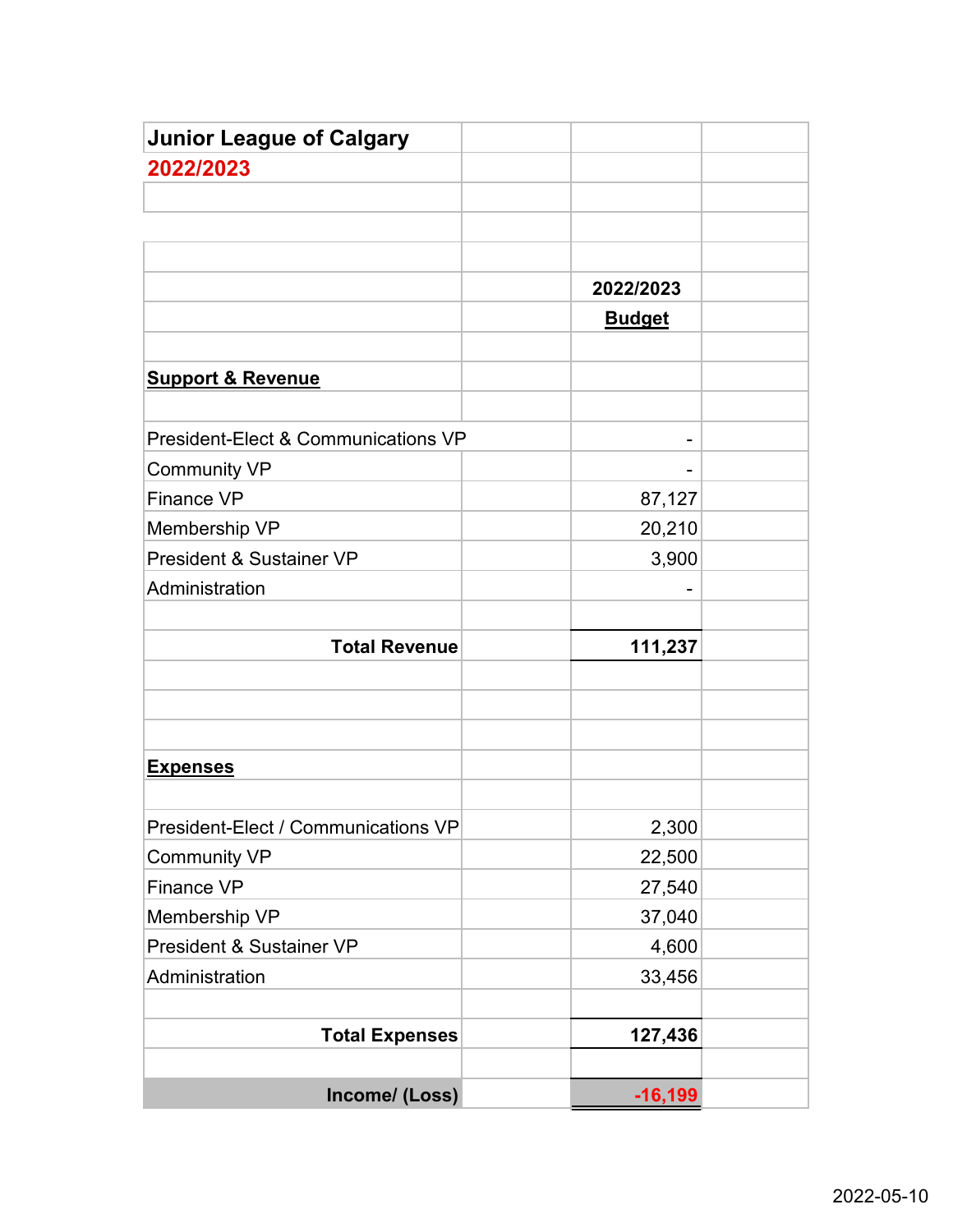|         |              | <b>Junior League of Calgary</b>                |               |                               |
|---------|--------------|------------------------------------------------|---------------|-------------------------------|
|         |              | 2022/2023                                      |               |                               |
|         |              |                                                |               |                               |
|         | As of:       |                                                |               |                               |
|         |              | <b>President-Elect &amp; Communications VP</b> |               |                               |
|         |              |                                                | 2022/2023     |                               |
| COA#    | Casino       |                                                | <b>Budget</b> | <b>AGLC Category</b>          |
|         |              | Revenue                                        |               |                               |
| 4018-01 |              | Miscellaneous Revenue                          |               |                               |
|         |              | <b>Total Revenue</b>                           |               |                               |
|         |              | <b>Expenses</b>                                |               |                               |
|         |              | <b>Community Communications:</b>               |               |                               |
| 5100-01 |              | Marketing                                      | 200           |                               |
| 5105-01 | $\mathsf{x}$ | Promotion                                      | 800           | <b>Promotional Activities</b> |
|         |              | <b>Subtotal - Community Comm. Expenses</b>     | 1,000         |                               |
|         |              | <b>Membership Communications:</b>              |               |                               |
| 5130-01 |              | <b>Directory Production</b>                    | 300           |                               |
| 5380-01 | X            | Website                                        | 1,000         | <b>Promotional Activities</b> |
|         |              | <b>Subtotal - Membership Comm. Expenses</b>    | 1,300         |                               |
|         |              | <b>Total Expenses</b>                          | 2,300         |                               |
|         |              | Income / (Loss)                                | $-2,300$      |                               |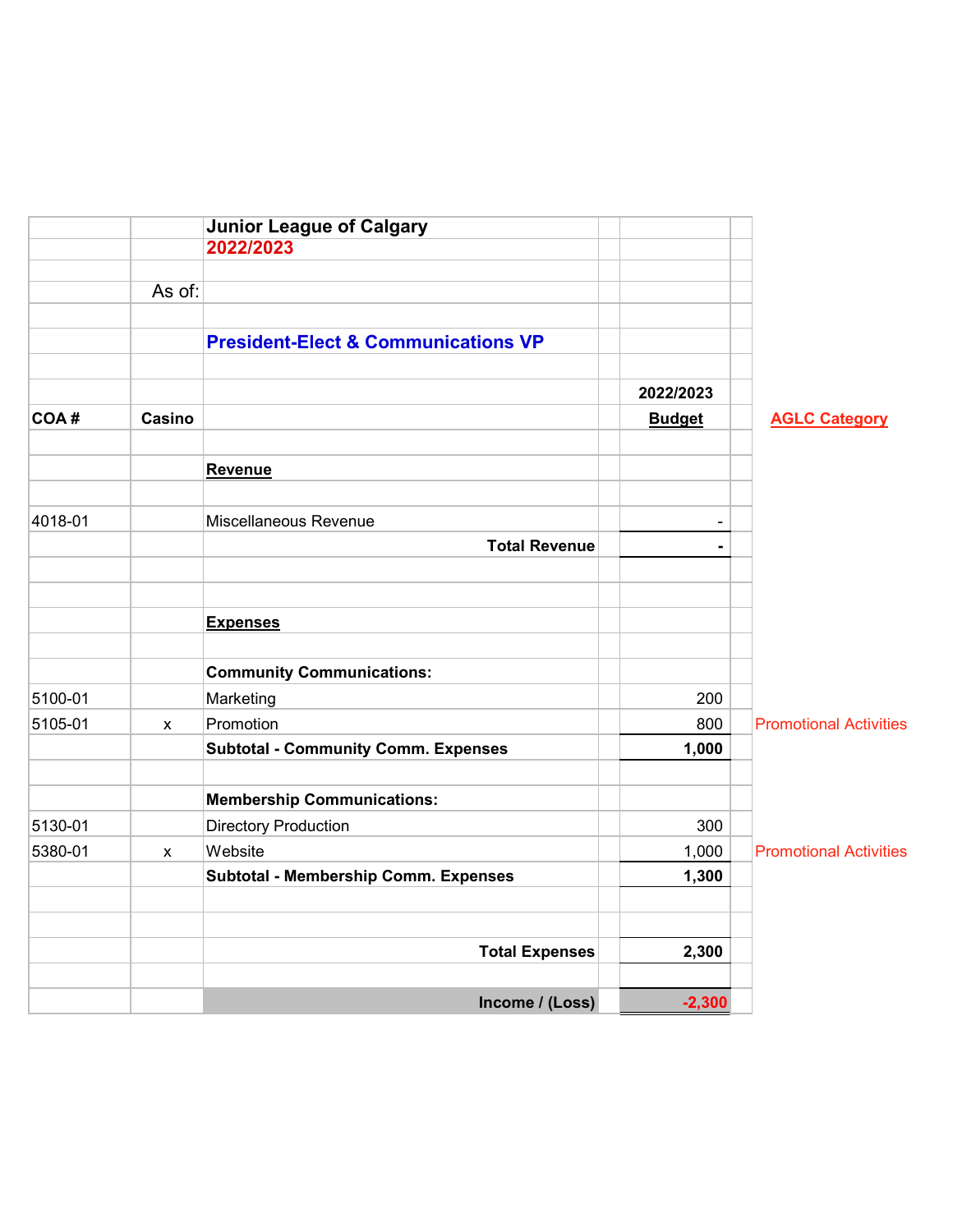|         |        | <b>Junior League of Calgary</b>               |               |                                             |
|---------|--------|-----------------------------------------------|---------------|---------------------------------------------|
|         |        | 2022/2023                                     |               |                                             |
|         |        |                                               |               |                                             |
|         | As of: |                                               |               |                                             |
|         |        |                                               |               |                                             |
|         |        | <b>Community VP</b>                           |               |                                             |
|         |        |                                               |               |                                             |
|         |        |                                               | 2022/2023     |                                             |
| COA#    | Casino |                                               | <b>Budget</b> | <b>AGLC Category</b>                        |
|         |        | Revenue                                       |               |                                             |
| 4070-02 |        | <b>Fundraising Event Proceeds</b>             |               |                                             |
|         |        | <b>Total Revenue</b>                          |               |                                             |
|         |        |                                               |               |                                             |
|         |        | <b>Expenses</b>                               |               |                                             |
|         |        |                                               |               |                                             |
|         |        | <b>Community Action:</b>                      |               |                                             |
| 5032-02 | x      | <b>Community Support Donations</b>            | 500           | Donations within Alberta of \$5,000 or less |
|         |        | <b>Subtotal - Comm. Action Expenses</b>       | 500           |                                             |
|         |        |                                               |               |                                             |
|         |        | <b>Community Projects:</b>                    |               |                                             |
| 5080-02 |        | NOURISH at Highbanks Society                  | 1,500         | <b>Special Program Support</b>              |
| 5082-02 | x      | <b>Teen Totes</b>                             | 10,000        | <b>Special Program Support</b>              |
| 5084-02 | x      | Star Club with Stardale                       | 1,000         | <b>Special Program Support</b>              |
| 5086-02 |        | NOURISH at Elizabeth House                    | 1,000         | <b>Special Program Support</b>              |
|         |        | <b>Subtotal - Community Projects Expenses</b> | 13,500        |                                             |
|         |        |                                               |               |                                             |
|         |        | <b>Impact Events</b>                          |               |                                             |
| 5025-02 | x      | <b>General Impact Events</b>                  | 2,500         | <b>Special Program Support</b>              |
| 5030-02 | X      | Gear Up<br><b>Fundraising Event Expenses</b>  | 3,000         | <b>Special Program Support</b>              |
| 5060-02 |        |                                               | 3,000         |                                             |
|         |        | <b>Sub-total - Impact Events</b>              | 8,500         |                                             |
|         |        |                                               |               |                                             |
|         |        |                                               |               |                                             |
|         |        | <b>Total Expenses</b>                         | 22,500        |                                             |
|         |        |                                               |               |                                             |
|         |        | Income / (Loss)                               | $-22,500$     |                                             |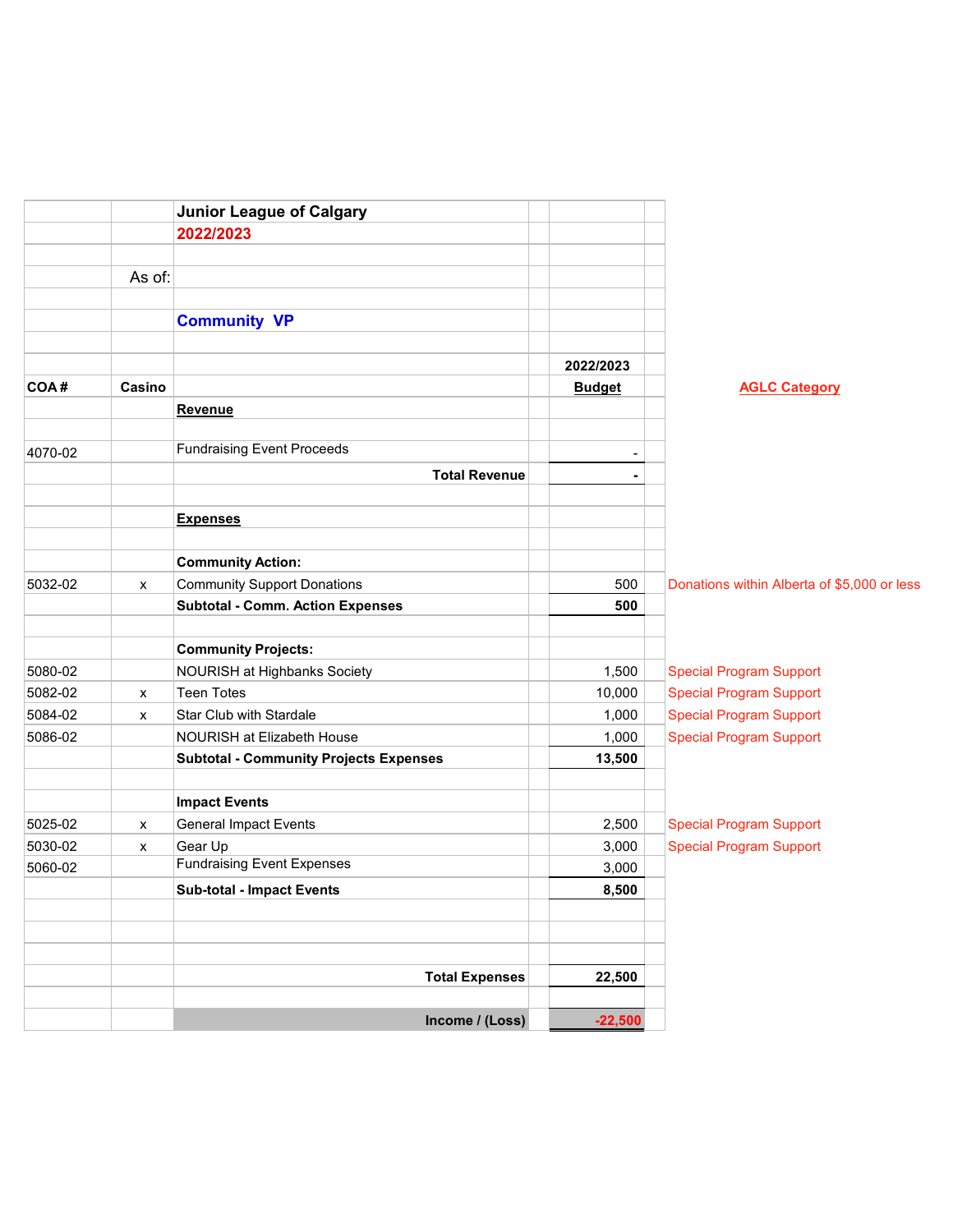|                    |        | Junior League of Calgary                                                  |                      |                                                |
|--------------------|--------|---------------------------------------------------------------------------|----------------------|------------------------------------------------|
|                    |        | 2022/2023                                                                 |                      |                                                |
|                    | As of: |                                                                           |                      |                                                |
|                    |        |                                                                           |                      |                                                |
|                    |        | <b>Finance VP</b>                                                         |                      |                                                |
|                    |        |                                                                           | 2022/2023            |                                                |
| COA#               | Casino |                                                                           | <b>Budget</b>        | <b>AGLC Category</b>                           |
|                    |        |                                                                           |                      |                                                |
|                    |        | Revenue & Support                                                         |                      |                                                |
|                    |        |                                                                           |                      |                                                |
|                    |        | <b>Interest Revenue:</b>                                                  |                      |                                                |
| 4082-03            |        | RBC DOM Investment Revenue (General Funds)                                | 3,000                |                                                |
| 4083-03<br>4096-03 | x      | RBC DOM Investment Revenue (Casino Funds)                                 | 200                  |                                                |
|                    |        | Government Rent Subsidy<br>Subtotal - Investment Revenue                  | 3,200                |                                                |
|                    |        |                                                                           |                      |                                                |
|                    |        | <b>Receipted Donations</b>                                                |                      |                                                |
| 4020-03            |        | Cash Donations (Non-Dues)                                                 | 15,000               |                                                |
|                    |        |                                                                           |                      |                                                |
|                    |        | <b>Non-Recipted Donations (excludes GIK)</b><br>Donations (excludes GIK)  | 10,000               |                                                |
| 4030-03            |        |                                                                           |                      |                                                |
|                    |        | <b>Receipted Donations</b>                                                |                      |                                                |
| 4035-03            |        | Gifts-in-Kind                                                             | 1,215                |                                                |
|                    |        |                                                                           |                      |                                                |
|                    |        | <b>Gifts from Other Registered Charities</b>                              |                      |                                                |
| 4065-03            |        | Calgary Foundation Endowment Proceeds<br>Subtotal - Gifts from ORC        | 1,568<br>1,568       |                                                |
|                    |        |                                                                           |                      |                                                |
| 4010-03            | x      | <b>Casino Proceeds</b>                                                    | 20,000               |                                                |
|                    |        |                                                                           |                      |                                                |
|                    |        | <b>Property Revenue</b>                                                   |                      |                                                |
| 4060-03            |        | Tenant Rent base                                                          | 35,944               |                                                |
| 4090-03            |        | Board Room Rental/Other Income                                            | 200                  |                                                |
|                    |        | <b>Subtotal Property Revenue</b>                                          | 36,144               |                                                |
|                    |        | <b>Total Revenue</b>                                                      | 87,127               |                                                |
|                    |        |                                                                           |                      |                                                |
|                    |        | <b>Expenses</b>                                                           |                      |                                                |
|                    |        |                                                                           |                      |                                                |
| 5010-03            | x      | <b>Casino Expenses</b>                                                    | $\ddot{\phantom{1}}$ |                                                |
|                    |        | <b>Interest and Bank Charges</b>                                          |                      |                                                |
| 5320-03            |        | Credit Card Fees                                                          | 50                   |                                                |
| 5320-03            |        | Bank Charges-Main Account                                                 | 250                  |                                                |
| 5320-03            | x      | Bank Charges- Casino Account                                              | 300                  | <b>Bank Fees</b>                               |
|                    |        | <b>Subtotal - Bank Expenses</b>                                           | 600                  |                                                |
|                    |        |                                                                           |                      |                                                |
| 5376-03            |        | <b>Professional and Consulting Fees:</b><br>Simply Acct Update & Training | 700                  |                                                |
| 5385-03            |        | Bookeeper                                                                 | 2,600                |                                                |
| 5390-03            |        | Professional Fees (Audit & T3010)                                         | 3,700                |                                                |
| 5395-03            | x      | Professional Fees (Casino Report)                                         | 290                  | <b>Accounting Fee/Gaming Financial Reports</b> |
|                    |        | <b>Subtotal - Professional Acct Expenses</b>                              | 7,290                |                                                |
|                    |        |                                                                           |                      |                                                |
| 5370-03            | x      | <b>Other Finance Expenses</b><br>Insurance (Board)                        | 425                  | Administrative Costs (10%)                     |
| 5111-03            |        | Cost of Fundraising                                                       | 300                  |                                                |
| 5115-03            |        | Cost of Member Dues                                                       | 300                  |                                                |
| 5325-03            |        | Cost of Transaction (PayPal)                                              | 100                  |                                                |
|                    |        | <b>Subtotal Finance Expenses</b>                                          | 1,125                |                                                |
|                    |        |                                                                           |                      |                                                |
|                    |        | <b>Property Expenses</b>                                                  |                      |                                                |
| 5370-03<br>5400-03 |        | Insurance (Commercial Package)<br>Property taxes                          | 2,225<br>1,500       |                                                |
| 5410-03            |        | Repair & Maintenance                                                      | 10,000               |                                                |
| 5430-03            |        | Enmax/Direct Energy                                                       | 4,800                |                                                |
|                    |        | <b>Subtotal Property Expenses</b>                                         | 18,525               |                                                |
|                    |        |                                                                           |                      |                                                |
|                    |        | <b>Total Expenses</b>                                                     | 27,540               |                                                |
|                    |        | Income / (Loss)                                                           | 59,587               |                                                |
|                    |        |                                                                           |                      |                                                |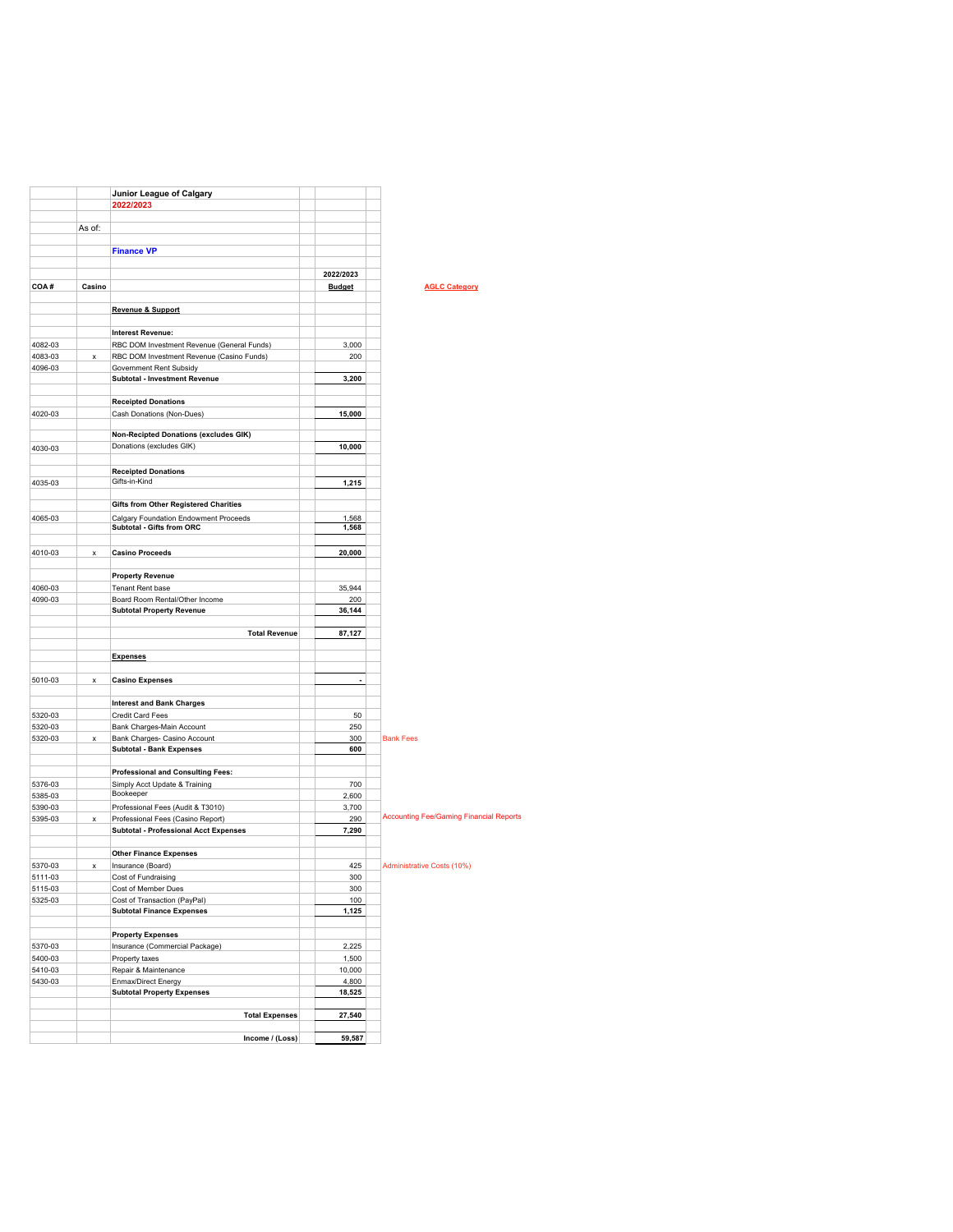| 300                |        | Junior League of Calgary                            |                |                                             |
|--------------------|--------|-----------------------------------------------------|----------------|---------------------------------------------|
|                    |        | 2022/2023                                           |                |                                             |
|                    |        |                                                     |                |                                             |
|                    | As of: |                                                     |                |                                             |
|                    |        |                                                     |                |                                             |
|                    |        | <b>Membership VP</b>                                |                |                                             |
|                    |        |                                                     |                |                                             |
|                    |        |                                                     | 2022/2023      |                                             |
| COA#               | Casino |                                                     | <b>Budget</b>  | <b>AGLC Category</b>                        |
|                    |        | <b>Revenue &amp; Support</b>                        |                |                                             |
|                    |        |                                                     |                |                                             |
|                    |        | <b>Receipted Donations</b>                          |                |                                             |
| 4021-04            |        | <b>Member Dues</b>                                  | 15,960         |                                             |
| 4050-04            |        | <b>Provisional Fees</b>                             | 300            |                                             |
|                    |        | <b>Subtotal Dues</b>                                | 16,260         |                                             |
|                    |        |                                                     |                |                                             |
|                    |        | <b>Events Revenue</b>                               |                |                                             |
| 4016-04            |        | <b>Annual Celebration</b>                           | 3,950          |                                             |
|                    |        |                                                     | 3,950          |                                             |
|                    |        |                                                     |                |                                             |
|                    |        | <b>Total Revenue</b>                                | 20,210         |                                             |
|                    |        |                                                     |                |                                             |
|                    |        | <b>Expenses</b>                                     |                |                                             |
| 5032-04            | x      | Speakers Donations (GM & Member Development)        | 1,200          | Donations within Alberta of \$5,000 or less |
|                    |        | <b>Subtotal - Speakers Donations</b>                | 1,200          |                                             |
|                    |        |                                                     |                |                                             |
| 5050-04            |        | <b>AJLI Dues</b>                                    | 6,480          |                                             |
| 5055-04<br>5058-04 |        | <b>CFJL Dues</b><br><b>Government Licence</b>       | 60             |                                             |
|                    |        | <b>Subtotal - Dues</b>                              | 6,540          |                                             |
|                    |        |                                                     |                |                                             |
|                    |        | <b>Meetings &amp; Functions Committee</b>           |                |                                             |
| 5070-04            |        | <b>Annual Celebration</b>                           | 3,950          |                                             |
| 5071-04            |        | Member Recognition & Support                        | 1,300          |                                             |
| 5072-04            |        | <b>Member Functions</b>                             | 750            |                                             |
| 5075-04            | x      | GM - Venue, Equipment & Other                       | 4,000          | <b>Administrative Costs 10%</b>             |
|                    |        | <b>Subtotal - Meetings &amp; Functions Expenses</b> | 10,000         |                                             |
|                    |        |                                                     |                |                                             |
|                    |        | <b>Provisional Development Committee</b>            |                |                                             |
| 5039-04            |        | New Member Orientation Dinners (2/year)             | 300            |                                             |
|                    |        | <b>Subtotal - New Member Expenses</b>               | 300            |                                             |
|                    |        |                                                     |                |                                             |
|                    |        | <b>Recruitment Committee</b>                        |                |                                             |
| 5045-04            |        | <b>Recruitment Events</b>                           | 1,000          |                                             |
|                    |        | <b>Subtotal - Recruitment Expenses</b>              | 1,000          |                                             |
|                    |        |                                                     |                |                                             |
|                    |        | <b>Nominating &amp; Placement Committee</b>         |                |                                             |
|                    |        | <b>Subtotal - Nominating &amp; Placment</b>         | $\overline{a}$ |                                             |
|                    |        | <b>Member Development Committee</b>                 |                |                                             |
| 5037-04            |        | Leadership & Member Training                        | 12,500         |                                             |
| 5038-04            |        | CFJL Steering Committee Meeting (Toronto)           |                |                                             |
|                    |        | Subtotal - Internal Training                        | 12,500         |                                             |
|                    |        |                                                     |                |                                             |
|                    |        | <b>Leadership Conferences</b>                       |                |                                             |
| 5040-04            |        | <b>AJLI Online Conferences</b>                      | 4,000          |                                             |
| 5047-04            |        | Conferences in Canada                               | 1,500          |                                             |
|                    |        | Subtotal - Leadership Conferences                   | 5,500          |                                             |
|                    |        |                                                     |                |                                             |
|                    |        | <b>Total Expenses</b>                               | 37,040         |                                             |
|                    |        |                                                     |                |                                             |
|                    |        | Income / (Loss)                                     | $-16,830$      |                                             |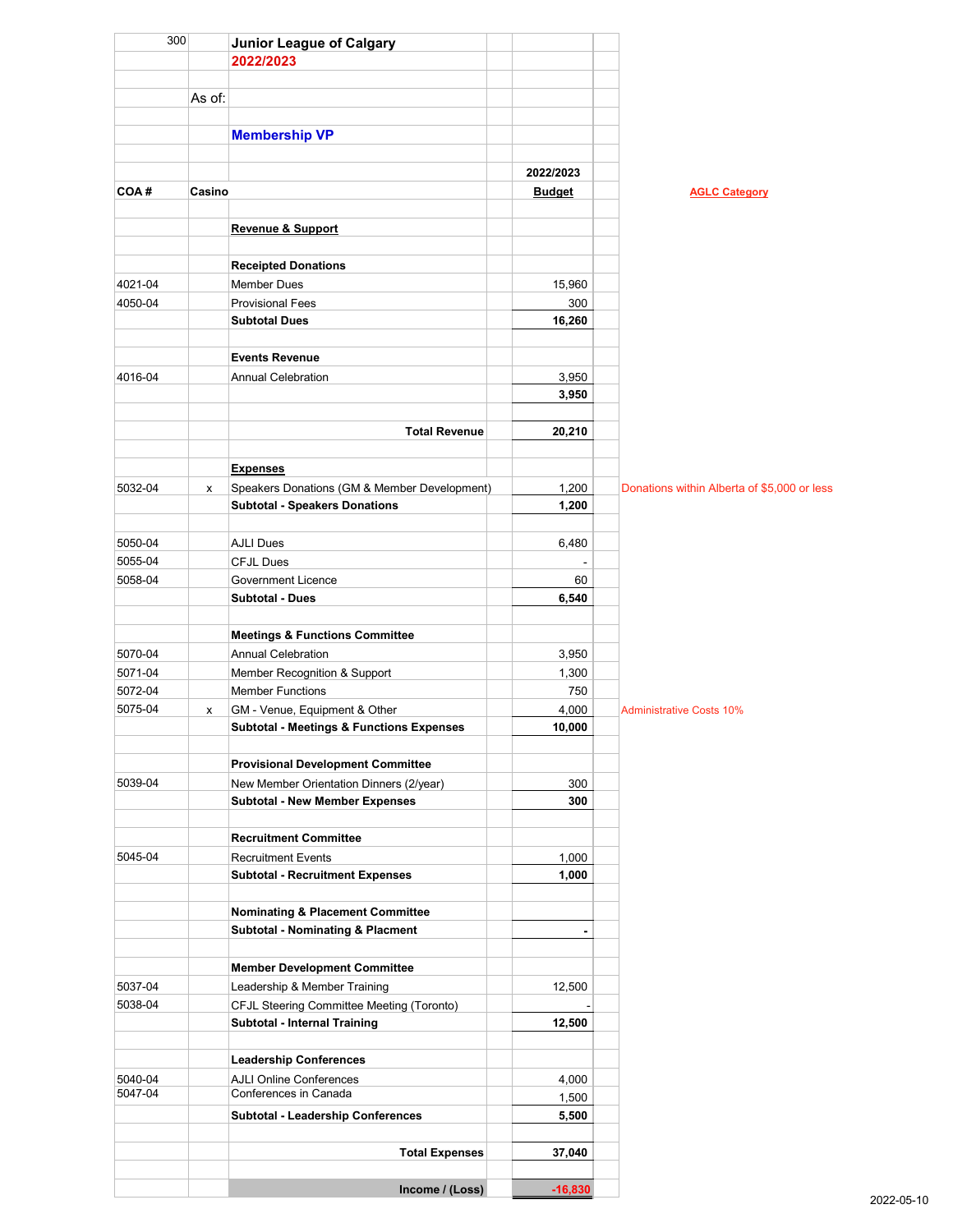|         |        | <b>Junior League of Calgary</b>                                                  |               |                                             |
|---------|--------|----------------------------------------------------------------------------------|---------------|---------------------------------------------|
|         |        | 2022/2023                                                                        |               |                                             |
|         |        |                                                                                  |               |                                             |
|         | As of: |                                                                                  |               |                                             |
|         |        |                                                                                  |               |                                             |
|         |        | <b>President &amp; Sustainer VP</b>                                              |               |                                             |
|         |        |                                                                                  |               |                                             |
|         |        |                                                                                  | 2022/2023     |                                             |
| COA#    | Casino |                                                                                  | <b>Budget</b> | <b>AGLC Category</b>                        |
|         |        |                                                                                  |               |                                             |
|         |        | <b>Revenue &amp; Support</b>                                                     |               |                                             |
|         |        |                                                                                  |               |                                             |
|         |        | <b>Events Revenue</b>                                                            |               |                                             |
| 4014-05 |        | Christmas Luncheon                                                               | 2,750         |                                             |
| 4015-05 |        | <b>Sustainers Event</b>                                                          |               |                                             |
| 4070-05 |        | <b>Sustainers Fundraising Event Proceeds</b>                                     | 1,150         |                                             |
|         |        | <b>Total Revenue</b>                                                             | 3,900         |                                             |
|         |        |                                                                                  |               |                                             |
|         |        |                                                                                  |               |                                             |
|         |        |                                                                                  |               |                                             |
|         |        | <b>President</b>                                                                 |               |                                             |
| 5074-05 |        | Past Presidents Lunch                                                            | 400           |                                             |
| 5071-05 |        | <b>President's Necklace</b>                                                      | 50            |                                             |
| 5071-05 |        | <b>President's Portrait</b>                                                      | 200           |                                             |
| 5040-05 |        | <b>Board Retreat</b>                                                             | 500           |                                             |
| 5073-05 |        | Board - Gifts                                                                    | 400           |                                             |
| 5071-05 |        | <b>Gavel Engraving</b>                                                           | 50            |                                             |
|         |        | <b>Subtotal - President</b>                                                      | 1,600         |                                             |
|         |        | <b>Sustainers</b>                                                                |               |                                             |
|         | x      |                                                                                  |               |                                             |
| 5032-05 |        | <b>Speakers Donations</b>                                                        |               | Donations within Alberta of \$5,000 or less |
| 5076-05 |        | Christmas Luncheon                                                               | 2,750         |                                             |
| 5095-05 |        | <b>Sustainers Building Community</b>                                             | 250           |                                             |
| 5095-05 |        | <b>Sustainers Event Expenses</b><br><b>Sustainers Fundraising Event Expenses</b> |               |                                             |
| 5060-05 |        |                                                                                  |               |                                             |
|         |        | <b>Subtotal Sustainers</b>                                                       | 3,000         |                                             |
|         |        |                                                                                  |               |                                             |
|         |        | <b>Total Expenses</b>                                                            | 4,600         |                                             |
|         |        |                                                                                  |               |                                             |
|         |        | Income / (Loss)                                                                  | $-700$        |                                             |